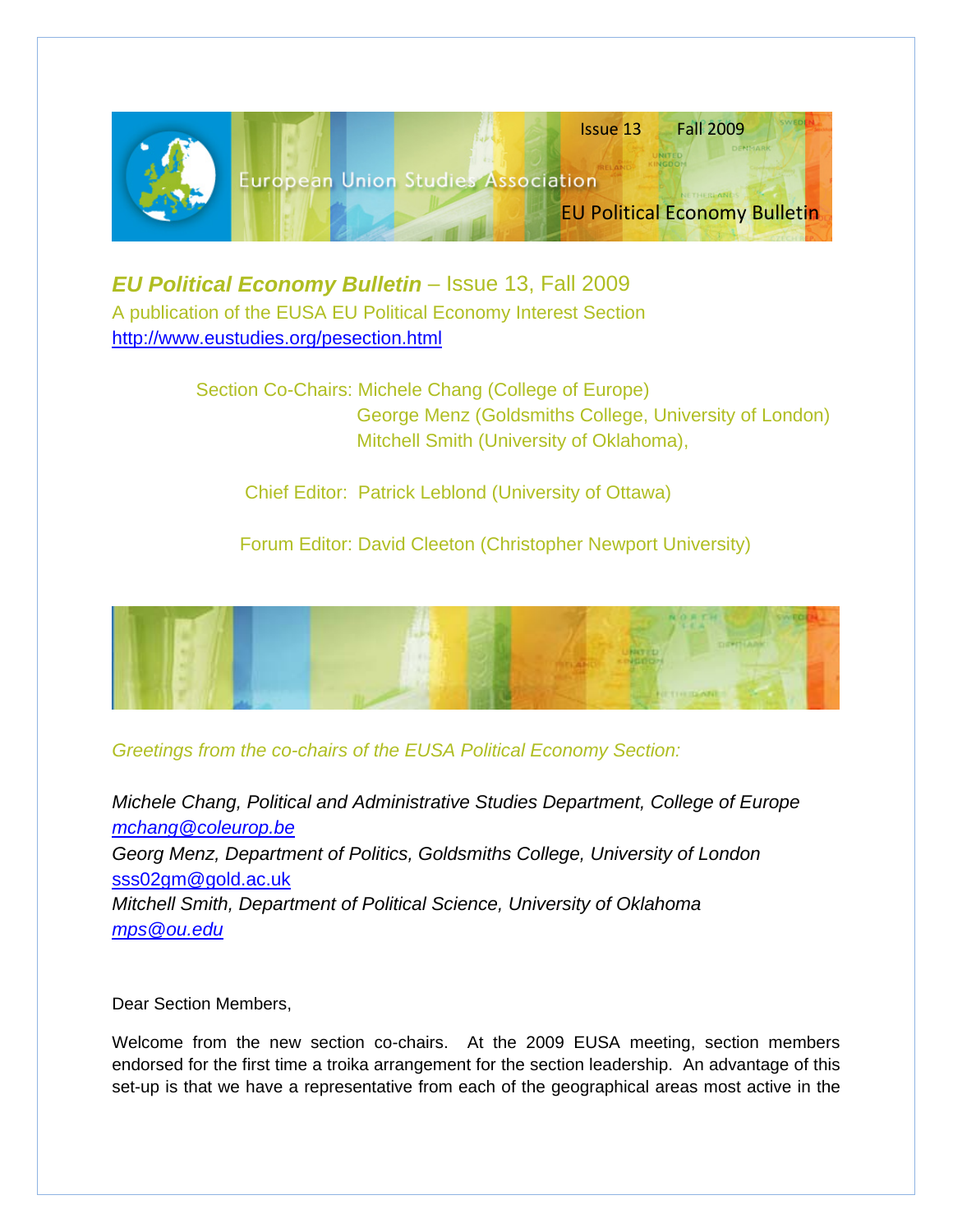section: the U.S., the U.K., and the continent. This will facilitate efforts to seek out opportunities and draw broad participation in section initiatives, which is our goal.

There also is new leadership at the section newsletter. Patrick Leblond, who served ably as the Data Resources Review Editor for 4 years, has agreed to take over as Managing Editor. In addition, we are pleased that David Cleeton has taken on the position of Forum Editor.

In August we announced our first research project, an analytical retrospective of the Lisbon agenda at the end of the Lisbon decade. The project will focus on the evolution of the Lisbon objectives, progress toward the objectives, and tensions inherent in Lisbon goals. We plan to submit a proposal to the open competition for a special issue of the *Journal of Common Market Studies*, or to pursue an alternative publication venue. In addition, we intend to compose from the submitted papers panels for the September 2010 UACES conference in Bruges and the spring 2011 EUSA conference. We reproduce below the CFP, which has a deadline of October 16. We look forward to your submissions.

The Political Economy Section is sponsoring an interest section essay in the fall 2009 EUSA Review; the co-chairs heartily thank Dermot Hodson and Lucia Quaglia for their fine piece on the EU response to the global financial crisis. Section members and EUSA members generally will benefit from reading this highly informative analysis.

Ultimately, our collective aspiration as co-chairs is to build on the successes of David Howarth and Tal Sadeh, who during four years at the helm of the section initiated and steered to completion important research projects that stimulated productive work and advanced the research agenda in the political economy of European integration. On behalf of the section, we extend our thanks once again to David and Tal and express our hope that we can make a similar contribution during our period in office.

With thanks,

Michele Chang

Georg Menz

Mitchell P. Smith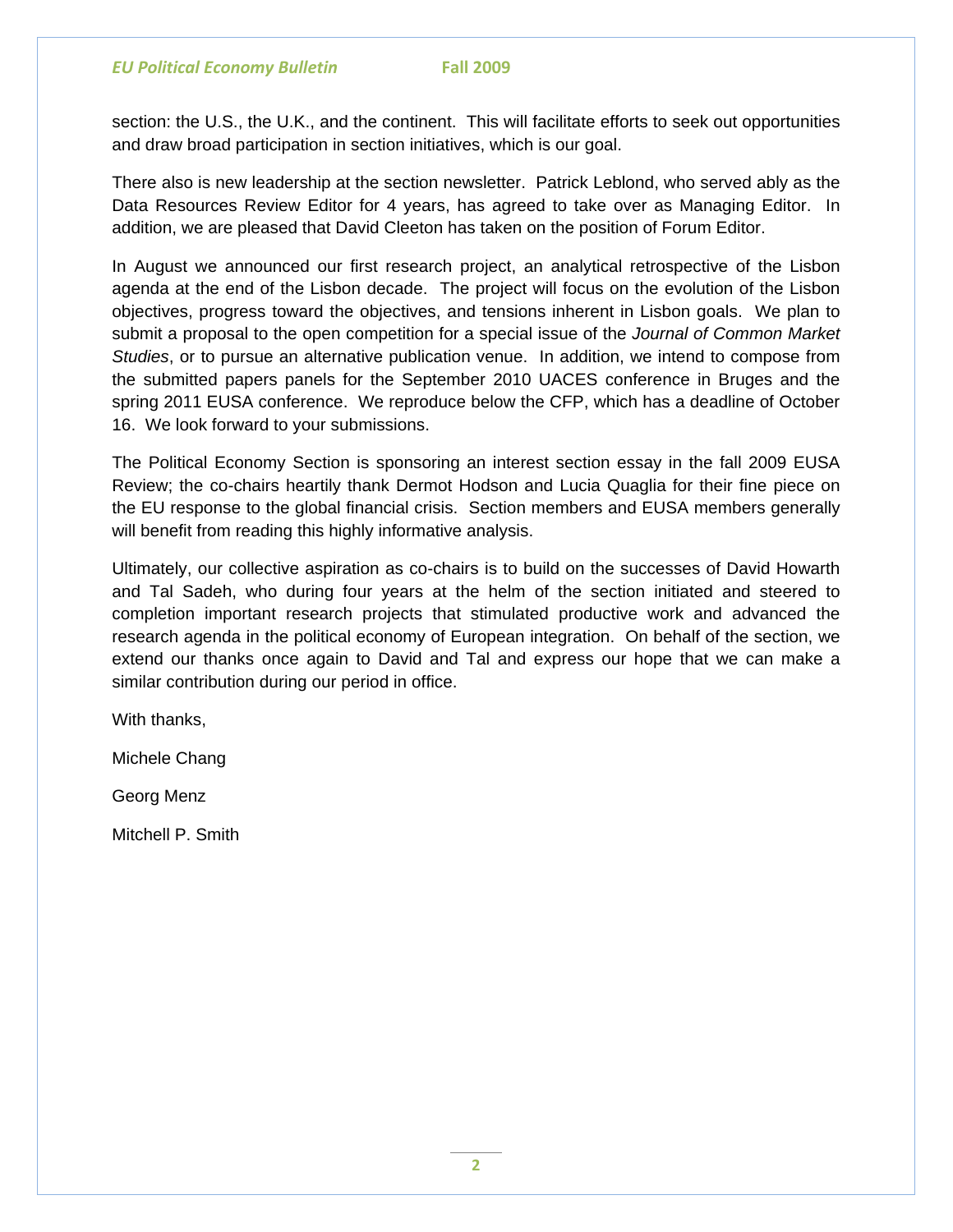

**Data Resources Review**  *Patrick Leblond, Chief Editor*

# **Center for International Data, University of California at Davis**

*Vargo Edmunds University of Ottawa* 

The University of California-Davis established the Center for International Data whose purpose is "to collect, enhance, create and disseminate international economic data for online and offline distribution". Some of the data is available for download in a .zip file or by ordering online. The page is maintained by economist Robert Feenstra and his contact information is included on the website:<http://www.internationaldata.org/>

The website contains various datasets: U.S. imports and exports, U.S. tariffs, world imports and exports, data on Korean and Taiwanese corporations, international financial data (which requires a password), two links to the Penn World Tables.

There is a modest effort by the website to define the available data. For instance, it is mentioned that the data are available in a harmonized system which has been used since 1989 to classify U.S. imports and exports. There is a link that highlights all the layouts of the columns in Excel and even goes as far as admitting that some units are missing. Further, the most impressive portion of the website is the section of working papers that seek to define the available data. This would be helpful for any scholar undertaking preliminary research on the accessible information and could also serve as a guide for further analysis.

U.S. import and export data can be downloaded in three different versions: data from the U.S. Census in ASCII format as well as processed data that include U.S. ports and modes of transport (which is the data that are elaborated in the working papers and are also in ASCII format), and finally the same data but imported into SAS and STATA format.

The disaggregated data can also be aggregated to the 4-digit SIC codes. The downside is that scholars unfamiliar with this system would have to review the codes before viewing it. As well, the years available for the different versions are not synchronized, meaning that each version will have a different start and end date. For instance, the data available in ASCII format is from 1972-2001 and the SAS & STATA is from 1972-2006. Although not an over-extensive problem, those who are unfamiliar with one or the other formats will have to decide which format to use for their appropriate research.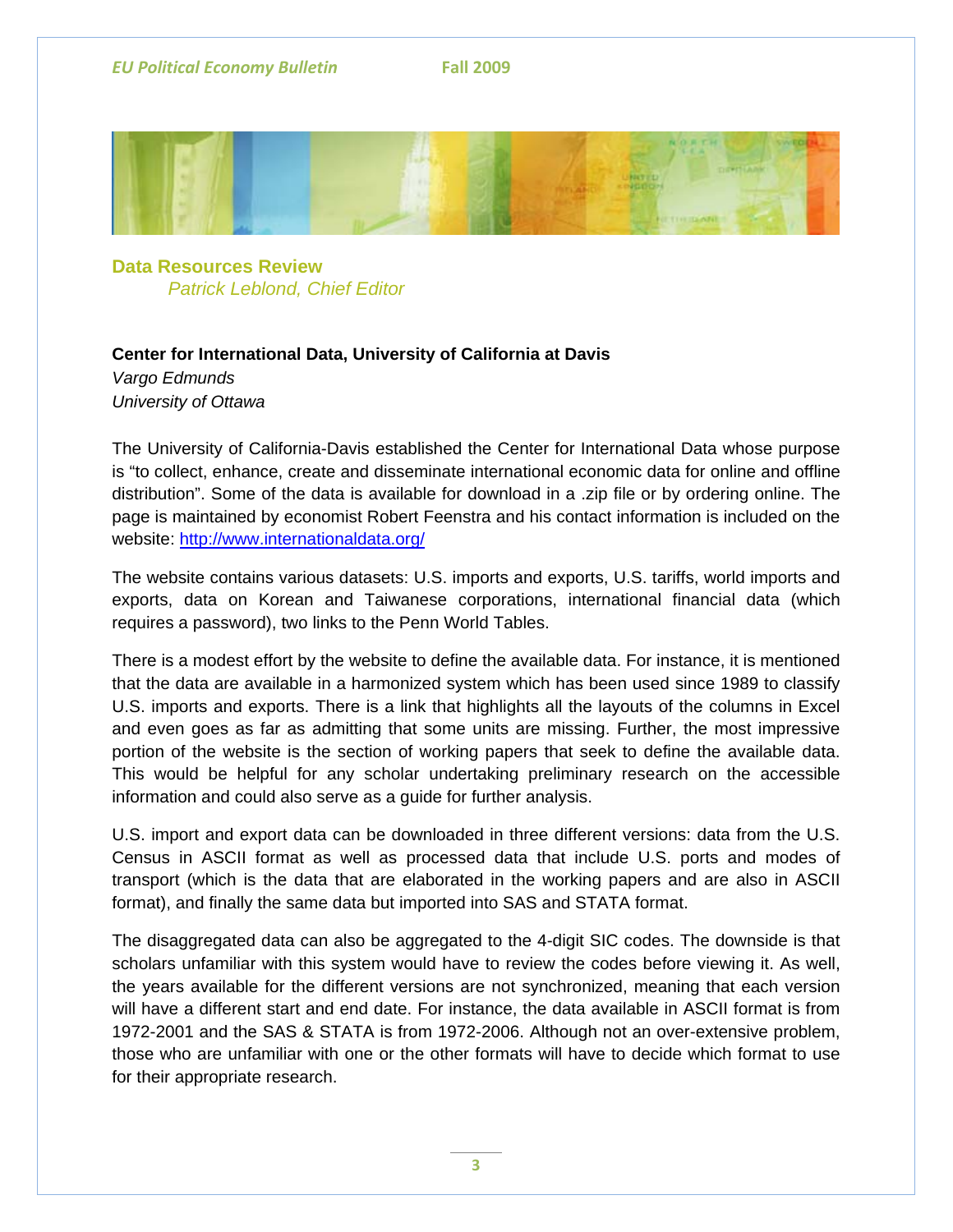The U.S. tariffs dataset is broken down into two parts for the years 1972-1988 and 1989-2001. There is a link that transfers to another website entitled "International Economics Resource Page" which provides recent trade data. The available data on this page appears to be more comprehensive as it has U.S. import and export data from 1989-2008, which can prove useful for any scholar needing recent figures. There are also other datasets ranging from U.S. Multilateral Manufacturing Imports and Exports and import penetration by manufacturing industry. A weakness is that the datasets on the aforementioned website are not systematically coordinated and could cause some confusion with regards to browsing for information. Further, the layout and presentation may not be friendly to all scholars. Still, this is a useful data resource for political economy scholars who want specific data dealing with U.S. tariffs.

The website also offers two datasets of world trade flows, covering the period 1962-2000 and derived from the United Nations in SAS and STATA format. There are also older datasets covering the years 1970-1997, coming from Statistics Canada in ASCII format. The main strength is that there is an explanation for the data in a .pdf file with various questions answered and a willingness to answer other queries through e-mail. As well, the detailed report on World Trade flows is highly informative and insightful, and could prove to be a significant asset before investigating the data.

One of the interesting areas of the website is the section devoted to the study of Asian economies. Given the rising influence of this region, it could prove very valuable for scholars. The section is divided into three parts: Taiwan business groups, South Korean business groups and South Korean productivity. The Taiwanese and South Korean business group datasets include statistics from the 1980s and early 1990s, with a detailed report outlining the comparison between the two. Although this seems to be a good idea, the amount of information within the datasets is lacking. The same can be said of the Korean Total Factor Productivity dataset, as it only includes the period 1971-1991. Data from Asian markets have been highly valued recently in the academic community and an expansion of this data would suit scholars well.

In sum, the Center for International Data website provides reliable information that could prove beneficial for scholars if the content fits their research needs. More statistics from Asian markets and updates to the world export and import datasets would make for useful improvements.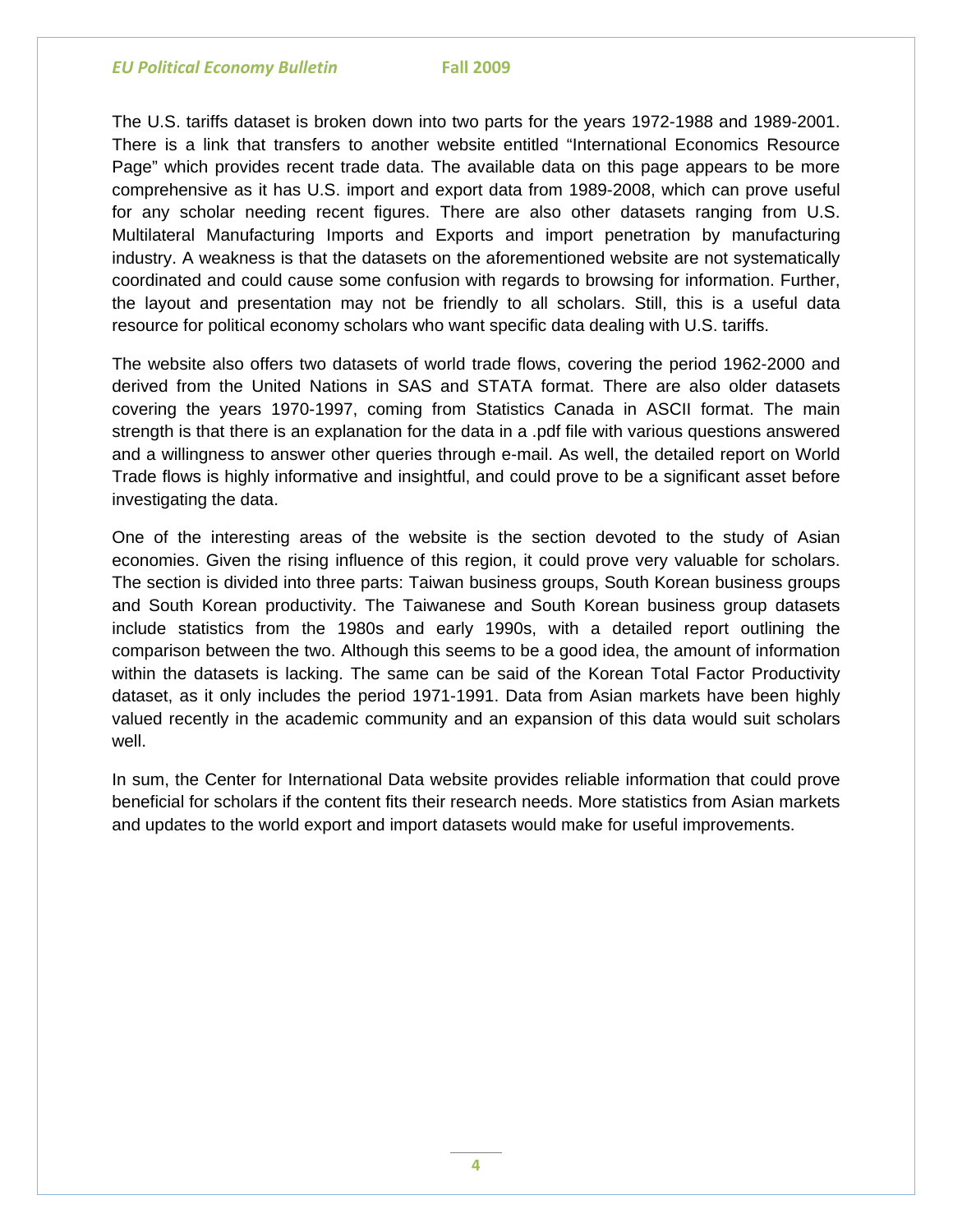

# **Forum Section** *David Cleeton, Forum Editor*

*The Forum is open to all members of the EUSA Political Economy Interest Section who wish to share their views on empirical, theoretical and policy questions relating to EU Political Economy.*

# **Comparative Advantage in EU Economic Policy: Promoting Effective Trade Reforms**

*David L. Cleeton Dean, College of Social Sciences Christopher Newport University* 

In times of severe economic crisis it is important to take a careful look at where the European Union can add the most value and therefore should be focusing its efforts to restore the EU economy to sound and sustainable real growth. While the ECB has taken a well-measured approach to steadying the financial system and continues to struggle to come to grips with the important steps needed to understand how to effectively regulate financial markets and institutions, it lacks the authority to make significant progress on its own and in any case must operate within an increasingly complex environment. With strong independent neighbors attempting to control their own currencies and a number of weak economies directly linked to the euro, the eurozone has the potential to be pushed and pulled into a wobbly orbit producing neither satisfactory inflationary performance nor an environment conducive to promoting significant growth potential.

The asymmetric shocks of the financial crisis and the resulting impacts on unemployment and real output have produced a variety of alternative fiscal policy responses in EU member states. In turn the heterogeneity of the impacts and policy actions will produce lingering long-term effects on governmental debt positions and fiscal balances. The track record of attempting to successfully constrain the spillover effects of these continuing budgetary imbalances will likely make the past evolution of the eurozone's Stability and Growth Pact seem only an insignificant historical footnote. Likewise a reasoned approach to regulatory reform across the financial landscape of the EU will take careful bargaining and coordinated efforts in a direction which is not clearly mapped at this point and will have to extend far beyond the EU to have significant and useful results across global financial markets.

On the other hand, one policy area where the EU has clear control and possesses the ability to have considerable short-term and long-term impacts is the sphere of international trade. The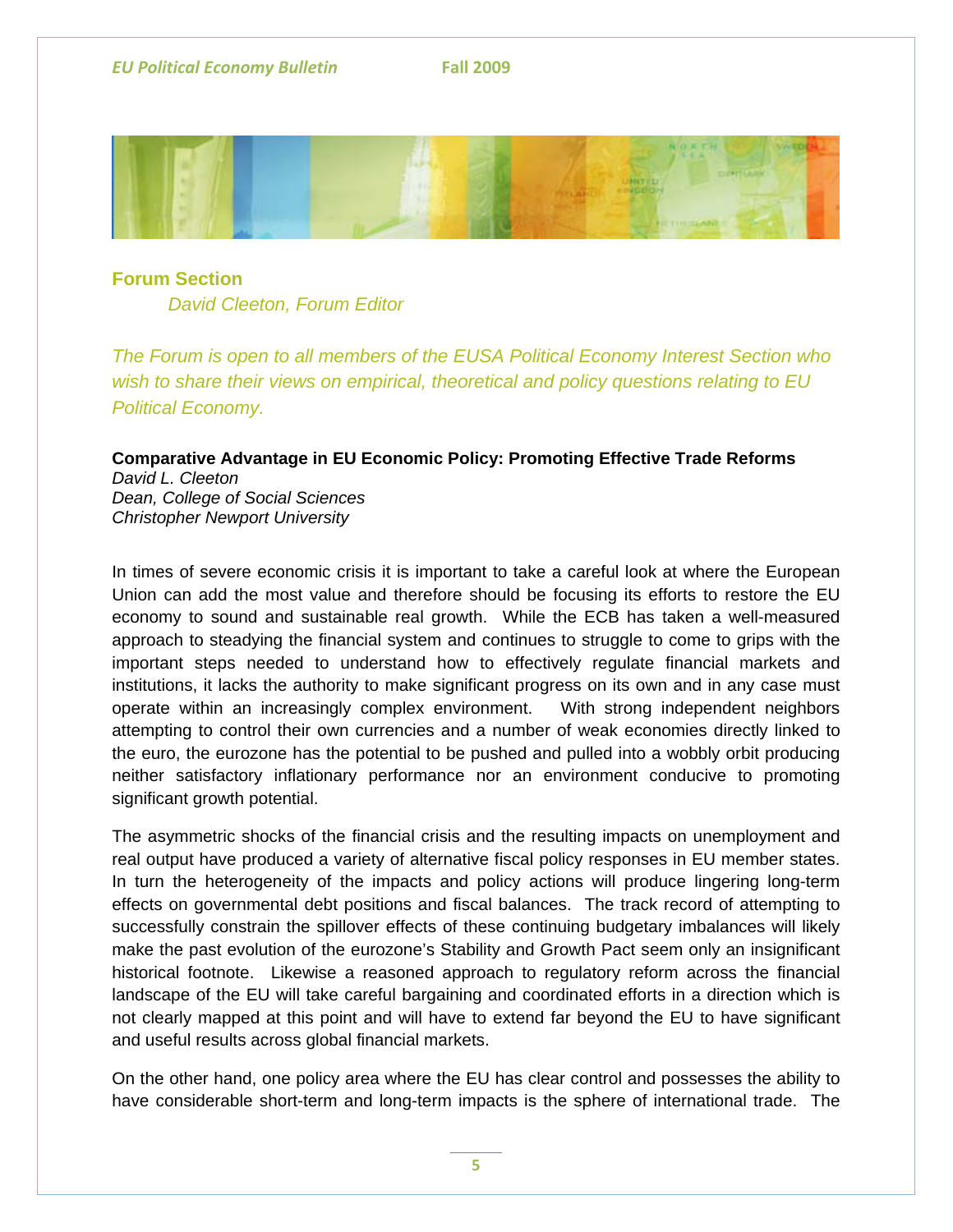EU's primary strength has long rested on the integrative nature and growth potential resulting from promoting cross border trade in goods and services and freeing up resource markets in capital and labor. It is a proven policy framework which has built the most integrated and largest economy in the world and offers continued hope to further the well being of newer member states as well as promote economic growth and development for trading partners around the globe.

In the  $21^{st}$  century EU27 exports were growing at an annual rate of nearly 4% through 2007 to the point where, excluding intra-European trade, exports and imports represented slightly more than 23% of GDP in 2008. This was accomplished while running only a slight overall trade deficit in the neighborhood of 2% of GDP and this was primarily explained by the EU's chronic energy deficit. With the EU27 accounting for one-fifth of world trade and one-half of global FDI, global trade and investment flows make the EU a major player indeed.

The EU continues to use the full range of trade policy instruments, from tariff quotas to customs controls as well as an increasing variety of instruments of trade defense such as anti-dumping procedures. The EU has typically been on the forefront of the development of trade liberalizing frameworks including multilaterally under the GATT and WTO regimes; reciprocally via bilateral and regionally based preferential trade agreements; and in non-reciprocal fashion through special access to European markets granted to specific developing countries. The EU understands the rational for promoting further trade and investment liberalization, both in domestic and foreign markets. Clearly on the export side, opening up new markets helps to sustain and promote the growth of domestic firms, as highlighted by Germany's sectoral dependence on exports to bridge the gap created by weak domestic demand. On the import side, new goods and investments offer a multitude of opportunities to create improved access to new technologies and productivity enhancing ideas while enhancing competitive pressures to hold down consumer prices and producer input costs.

In addition to these clear cut benefits from trade promotion, it is important in the current economic climate not to exacerbate the cyclical trade volume decline. While most forecasters are expecting 2010 to bring a quick rebound from the near 20% collapse likely to be recorded during 2009, there is a duty to restore trade growth by resisting calls for increased protectionism. And in the case of the EU this also means increased vigilance in opposing the use of illegal state aid favoring domestic firms.

A concerted push by the EU to promote further trade liberalization should take a multipronged approach. Beyond pushing forward on a successful conclusion of the Doha round of WTO talks the EU should apply rigorous analysis to proposed preferential trade agreements to insure they are properly designed to produce clear net benefits with trade creation outweighing trade diversion effects. Promise is also offered under broader application of innovative schemes to substitute common rules of origin across the wide set of EU's free-trade area partnerships. In all of these areas the EU can push forward to reestablish its global leadership in promoting longterm economic growth by building institutional arrangements and decision-making frameworks driving economic development forward throughout the initial decades of the 21<sup>st</sup> century.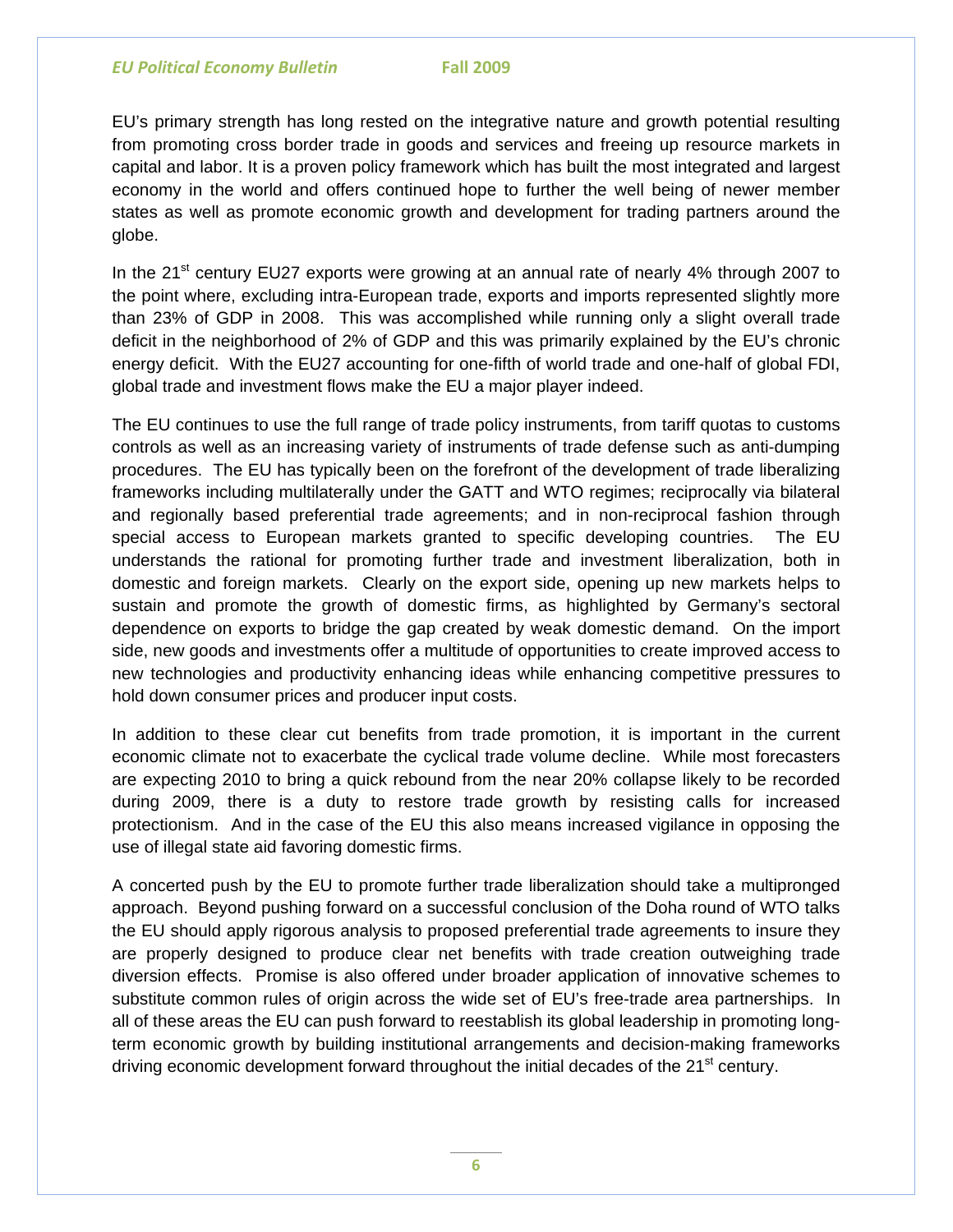#### **The European Central Bank in the Financial Crisis: The End of the Bundesbank Model?**  *Karl Kaltenthaler*

*Associate Professor of Political Science Director, Center for Policy Studies University of Akron* 

The European Central Bank (ECB), like many of the world's central banks has faced a very difficult year. The global financial crisis that began last fall has had a tremendous impact on the Eurozone and challenged the policy-makers in the ECB in ways that were hardly envisioned when the central bank was designed and given its mandate. Despite the challenges of managing monetary policy in a multi-national economic zone, the ECB has come through the storm no worse for wear. In fact, the ECB has shown that it can weather the political perils of finding a one-size-fits-all monetary policy in a Eurozone, which has seen some very different challenges in the different national economies. Perhaps even more importantly, the ECB has demonstrated that it can be pragmatic in its approach to policy without abandoning the monetary policy principles that have given the central bank so much of its credibility. I believe the ECB has come out of the worst part of the global financial crisis a stronger institution than when it went into it.

An important place to start with any discussion of the monetary policy of the ECB is its origins and mandate. The ECB was modeled on the German Bundesbank in terms of structure and policy principles. When European policy-makers were debating what form the central bank should take, the German Bundesbank was used as a model with relatively little acrimony. One reason for this was that the German government made this a condition to agreeing with the plan for monetary union. Another important reason for using the German central bank as a model was that there was a consensus among nearly all European central bankers that the German central bank was the most successful in the world in terms of promoting low inflation and solid growth and that it had immense credibility in global currency markets. Thus adopting the Bundesbank model meant that the new central bank would be able to borrow some of the German central bank's credibility to help get the new European common currency off the ground running. The German monetary policy paradigm was also considered the evident best practices with no really viable better alternative available.

The ECB's primary mandate has been price stability. It does not have a commensurate growth mandate. The thinking behind this mandate, as it was at the Bundesbank, was that price stability is the foundation for economic growth. This mandate is firmly based on a monetarist view of policy. As with the Bundesbank, the ECB has made the targeting of money supply growth a key part of its policy mix. Money supply growth is targeted in order to create the best conditions for liquidity in the economy that will not spur inflation, which was defined as consumer price increases greater than two percent per year.

The track record of the ECB had been admirable prior to the start of the global financial crisis. The eurozone enjoyed relatively low inflation, solid, if somewhat uneven, growth, and a strong currency. Despite a few attacks on its actions from various politicians in Europe, no European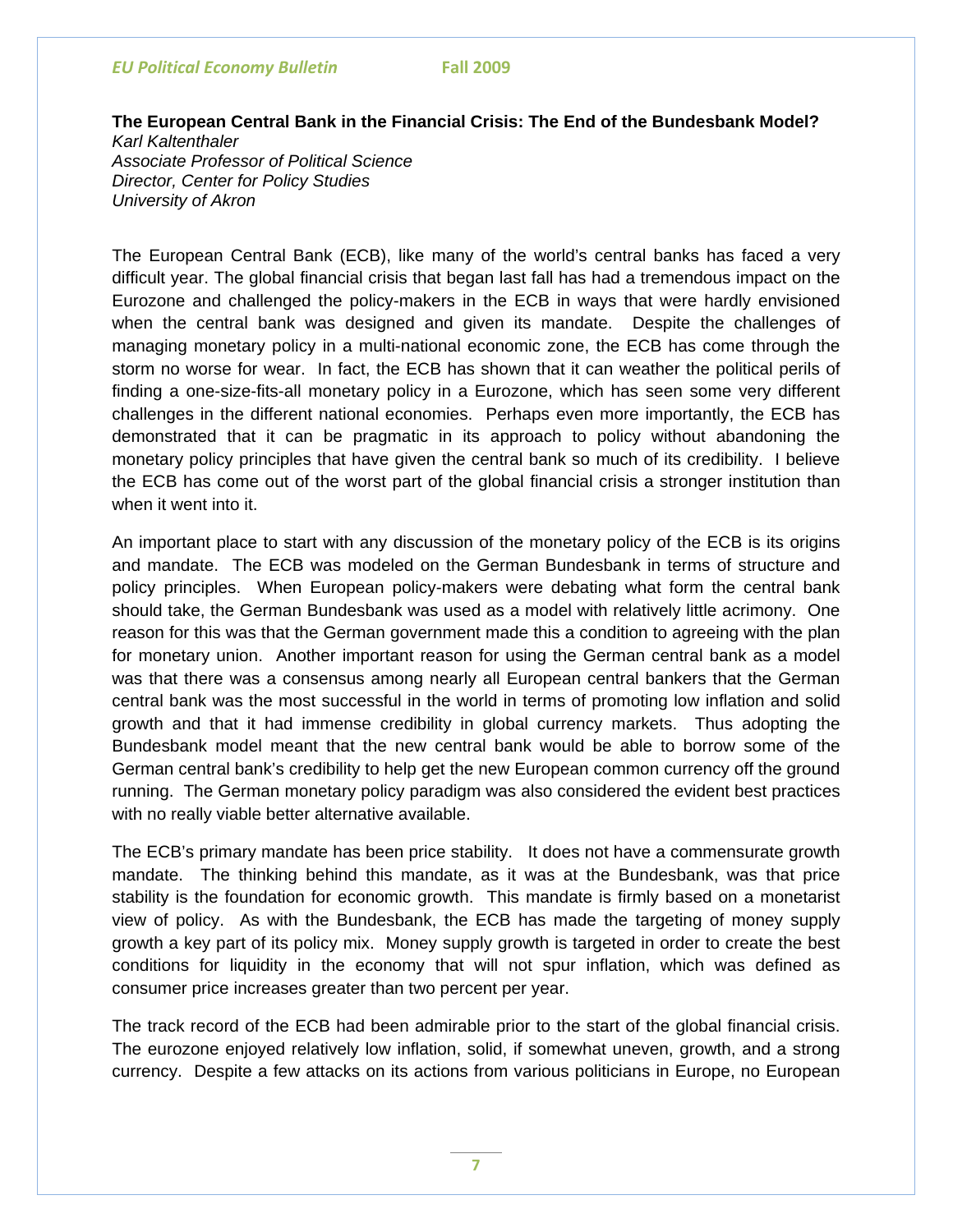political leader seriously offered a challenge to the central bank's policies or mandate. For a new institution managing a new currency, the ECB had a very effective start.

Then the global economic crisis hit. There was plenty of reason to think that the ECB would have a very difficult time navigating the choppy waters of the eurozone economy because of the crisis. Several policy challenges became quickly evident. First, the crisis did not hit the eurozone uniformly. The economic impact of the crisis was hardest in the eurozone member states Ireland, Greece, and Spain. These countries saw financial implosions that seemed to represent systemic risk in their markets. Other eurozone members saw slower growth but not the same degree of threat to their financial markets. And lurking on the sideline was the crisis ridden banking system of the United Kingdom.

The second major challenge posed by the global financial crisis was that it began a process of disinflation. That meant prices began to sink throughout the eurozone as financial asset linkages with real assets and household wealth effects threatened the onset of a general deflation. The ECB, which has been geared toward fighting inflation, now had to figure out how to evade a disinflationary spiral. As it lowered its main interest rates, it became evident that it was failing to stop the price slide, which threatened to cause a deflationary depression in the eurozone.

Another major problem the ECB faced in the midst of the financial crisis was that there is no single bank regulator in the eurozone. Member state governments have jealously guarded their power to regulate their own banks. This meant that the ECB lacked good, complete information on the health and activities of the banks operating in the eurozone. This implied that it was fairly difficult for the ECB to develop a clear picture of the financial landscape of the eurozone, something necessary in order to make truly well-informed monetary policy decisions.

What did the ECB do to fix the mess? Its first strategy focused on interest rate reductions. It reduced its main rate gradually to a record low of one percent to add liquidity to the eurozone. While this had some therapeutic effect, it was not enough to pull the eurozone out of recession.

It also asked for a larger role in bank supervision. While the ECB was not given the role of bank supervisor for the eurozone as it had requested, it did get a closer degree of coordination among European Union bodies and national governments to oversee banks more closely and to formulate new regulations so as to avoid a repeat of the crisis in the future.

The most controversial strategy that the ECB had to consider, at least internally, was the issue of quantitative easing.This basically meant creating money to buy securities and thereby inject more liquidity into the eurozone**.** This policy option initially was very controversial and produced public divisions within the ECB. The central bank was divided into what I have called the **"**Bundesbankers" versus the dissenters. The "Bundesbankers" were lead by Vice President, Jürgen Stark, who had come from the Bundesbank. This camp was opposed to quantitative easing because it was viewed as a potential open door to inflationary expectations and moving outside the normal operating constraints of the mandate. Axel Weber, the President of the Bundesbank, also opposed the idea publicly. What was so shocking about this policy debate is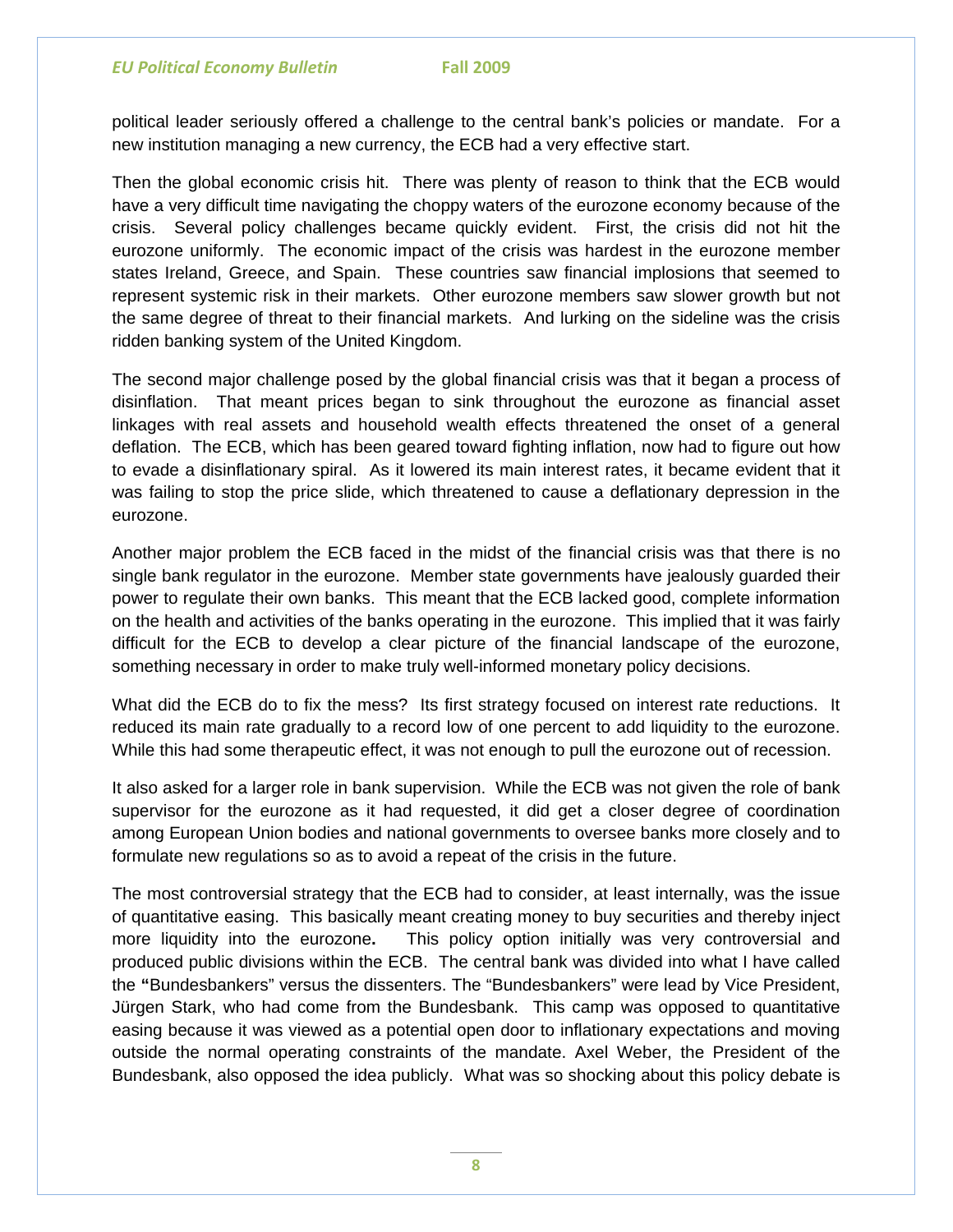that it was, to a degree, aired publically. It was unheard of in the years prior to the crisis that ECB policy-makers would display disunity on policy matters in public.

Despite the acrimony over how to move forward, the ECB decided to engage in unconventional monetary policy measures to improve the liquidity situation in the eurozone. It has engaged in a form of quantitative easing, buying up covered bonds. It has also eased banks' access to unlimited liquidity through fixed rate tenders.

While these actions may seem a significant deviation from the Bundesbank's playbook, the ECB was forced by circumstances to develop new ways to deal with the financial crisis. Rather than view the ECB's new policy measures as a move away from the Bundesbank model, they should rather be viewed as emergency measures that will be unwound once the liquidity situation is righted. The primary foundation for this view is that the ECB has stated consistently that its mandate has not changed and it will not add liquidity to the market that will drive inflation down the line. The ECB has no incentive to continue with unconventional monetary policy once this crisis is past. There is no reason to think that policy-makers in the ECB have discarded the Bundesbank policy paradigm because of the crisis. Inflation would only erode the credibility and reputation of the central bank. The Bundesbank model had served the ECB very well. Besides, that policy model did not get Europe into this financial mess, the lack of proper bank regulation in the United States and elsewhere was the primary cause.



### **Members' Recent Publications**

Hobolt, Sara B. and Patrick Leblond, "Is My Crown Better than Your Euro? Exchange Rates and Public Opinion on the Single European Currency", *European Union Politics*, vol. 10, no. 2, 2009, pp. 202-225.

Leblond, Patrick and Andreea Strachinescu, "Le libre-échange avec l'Europe : Quel est l'intérêt pour le Canada ?", *Canadian Foreign Policy / La Politique étrangère du Canada*, vol. 15, no. 1, 2009, pp. 60-76.

Walter, Stefanie, "The limits and rewards of political opportunism: How electoral timing affects the outcome of currency crises", *European Journal of Political Research*, vol. 48, no. 3, 2009, pp. 367-396.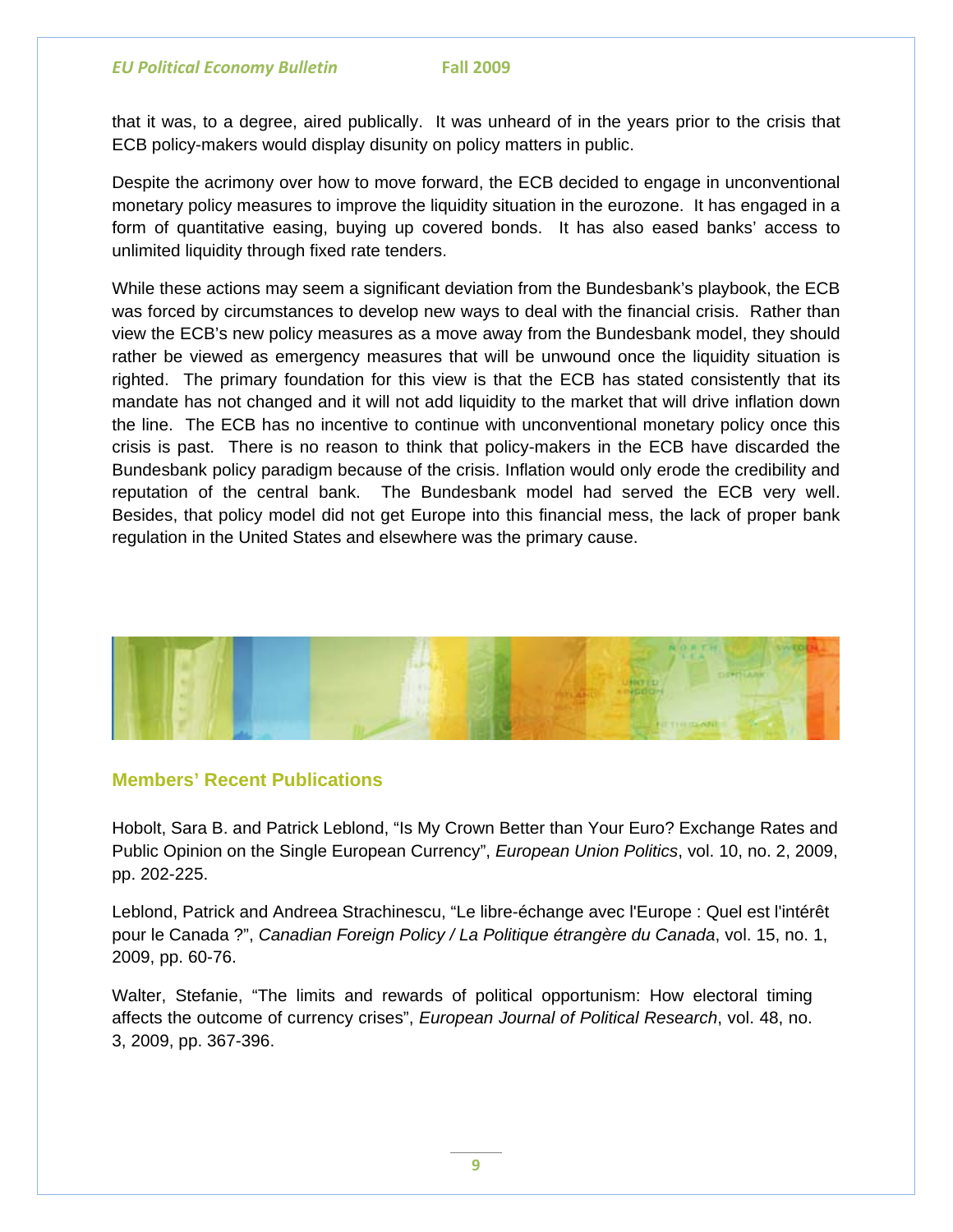

# **Calls for Papers**

# **After the Lisbon Decade: Progress and Prospects (EUSA Political Economy Section)**

In a now well-worn phrase, the European Council in March 2000 announced the objective of making the EU "the most competitive and dynamic knowledge-based economy in the world." The Lisbon process encompassed a range of strategic objectives, including intensified and more coordinated investment in innovation; structural economic reform to stimulate entrepreneurship; and revision of education and social welfare systems to augment human capital and restructure incentives for labor force participation.

Both a mid-decade evaluation of advancement toward the Lisbon goals by the European Commission and an assessment delivered to the Council in the November 2004 Kok Report concluded that there had been little progress. A "relaunched" Lisbon agenda ensued, with a renewed, narrowed focus on growth and job creation and greater emphasis on national action plans by member state governments.

The Lisbon Council Presidency Conclusions asserted that meeting the challenge of globalization demanded "a radical transformation of the European economy." To what extent has such a transformation taken place? What have been the primary areas of success and failure as the Lisbon decade comes to a close? How might we explain these outcomes? Has the EU made progress toward resolving apparent contradictions inherent in the Lisbon agenda, including that between heightened economic competitiveness and greater social cohesion, or between a reduced regulatory burden and economic "sustainability"? How has the agenda itself evolved, particularly as governments have confronted new challenges in the areas of energy security and environmental stewardship, as well as intensified demands on fiscal policy in the face of structural and cyclical economic demands? Where does the EU turn next in its quest to galvanize a coordinated effort to augment economic dynamism? How might the EU institutions and member state governments identify productive goals and what mechanisms might the EU deploy to overcome collective action problems?

Driven by these questions, the co-chairs of EUSA's Political Economy Section call for contributions to a project focused on evaluating the implications of the Lisbon decade, including, but not limited to, the following: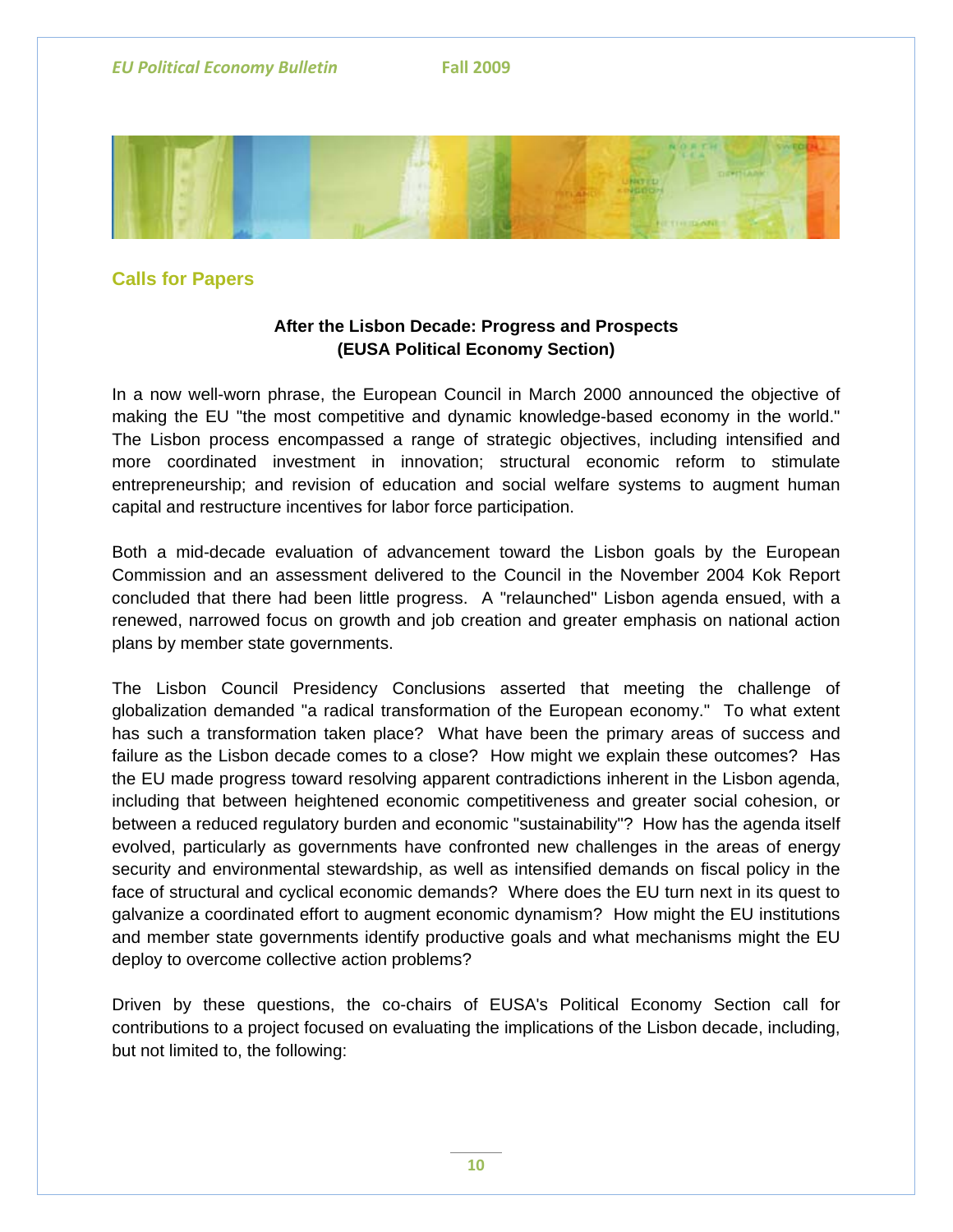- Focused analyses of areas of progress or stagnation, including labor force participation, research & development, and social welfare policies;
- Cross-country comparative studies of the impact of the Lisbon process;
- Examinations of Lisbon goals, their evolution, and internal tensions, including historicalsociological analysis of the genesis of the Lisbon goals;
- Theoretical studies of mechanisms for pursuing Lisbon objectives.

Approximately 8-10 papers will be selected for inclusion in the project; these papers will serve as the basis for a proposal to be submitted to an open competition for a special issue of the January 2011 edition of the *Journal of Common Market Studies* (or, in the event that the proposal is unsuccessful, another leading EU studies journal). In addition, authors of the selected papers will be invited to participate in panels at the UACES conference on "Exchanging Ideas on Europe" scheduled to take place in Bruges, Belgium from 6-8 September 2010, as well as the spring 2011 EUSA conference.

Those interested in contributing should submit a paper proposal of up to 750 words by **16 October 2009** simultaneously to all three Political Economy Section co-chairs:

Michele Chang College of Europe [michele.chang@coleurope.be](mailto:michele.chang@coleurope.be)

Georg Menz Goldsmiths College [sss02gm@gold.ac.uk](mailto:sss02gm@gold.ac.uk)

Mitchell P. Smith University of Oklahoma [mps@ou.edu](mailto:mps@ou.edu)

The section co-chairs will select the papers for the project and inform all submitters of the status of their proposals no later than 25 November 2009. Those selected for inclusion in the project will be expected to submit complete paper drafts by 1 March 2010 (at which time the participants may be invited to participate in a project workshop) and revised, final papers by 1 June 2010.

> **Council for European Studies Seventeenth International Conference** Montreal, Canada April 15-17, 2010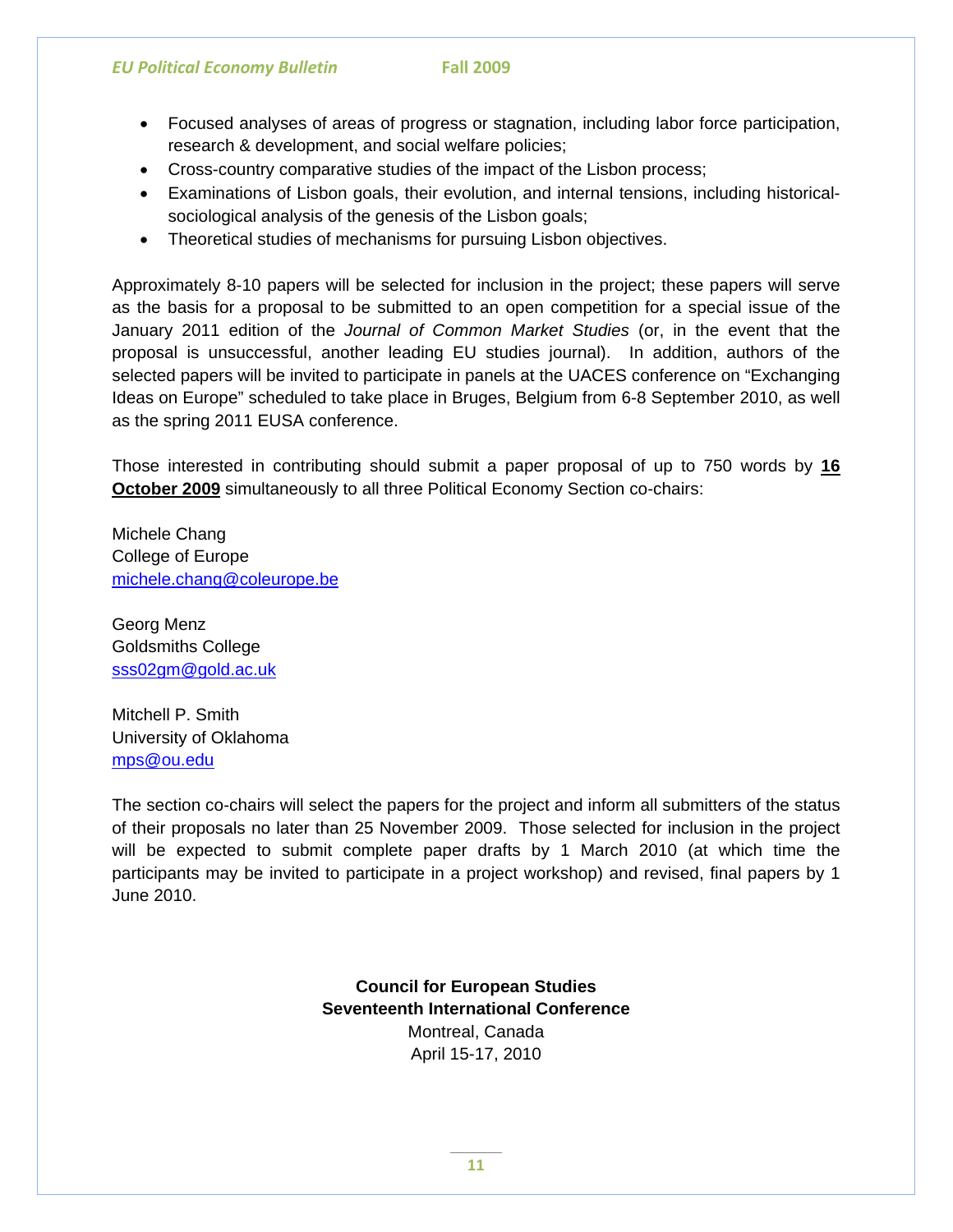A recent crisis of confidence has unsettled paradigms for economic, social and political governance: political identities, social allegiances, parameters of markets, cultural truisms, and religious truths are all in flux. Europe has long served as a model for the rest of the world whether as object of admiration, forced exemplar, foil, or cautionary tale - and the present vacuum of certainty presents yet another moment of opportunity for scholars of "the old world." Are European experiments in economic coordination the solution to the excesses of unregulated capitalism - is this the moment for the revenge of the European model?

For the 2010 conference, the Council for European Studies (CES) welcomes proposals for panels, roundtables, book discussions and individual papers on the study of Europe broadly defined. We encourage proposals in the widest range of disciplines; in particular, we welcome panels that combine disciplines, nationalities, and generations. The Committee will accept only two submissions per person. Members may also participate in a maximum of two sessions.

The Council for European Studies fosters and recognizes outstanding, multidisciplinary research in European studies through a range of programs, including conferences, publications, special events, and awards. The Council's international conferences bring together scholars from a multitude of countries and a variety of fields for discussion and interdisciplinary exchange.

Proposals may be submitted until **October 15, 2009** via the URL:

<http://convention2.allacademic.com/one/ces/ces10/>

More information on the conference will be available in upcoming issues of the CES newsletter. You may subscribe to the newsletter here:

[http://www.ces.columbia.edu/members/indiv\\_members.html](http://www.ces.columbia.edu/members/indiv_members.html)

Participants will be notified of the Committee's decisions by December 1, 2009.

Cathie Jo Martin, CES Chair Boston University

Sophie Meunier, Conference Co-Chair Princeton University

Philip Nord, Conference Co-Chair Princeton University

> **Globalization and Governance: Innovative Research on Globalization and Fiscal Policy**  Washington University in St. Louis February 26-27, 2010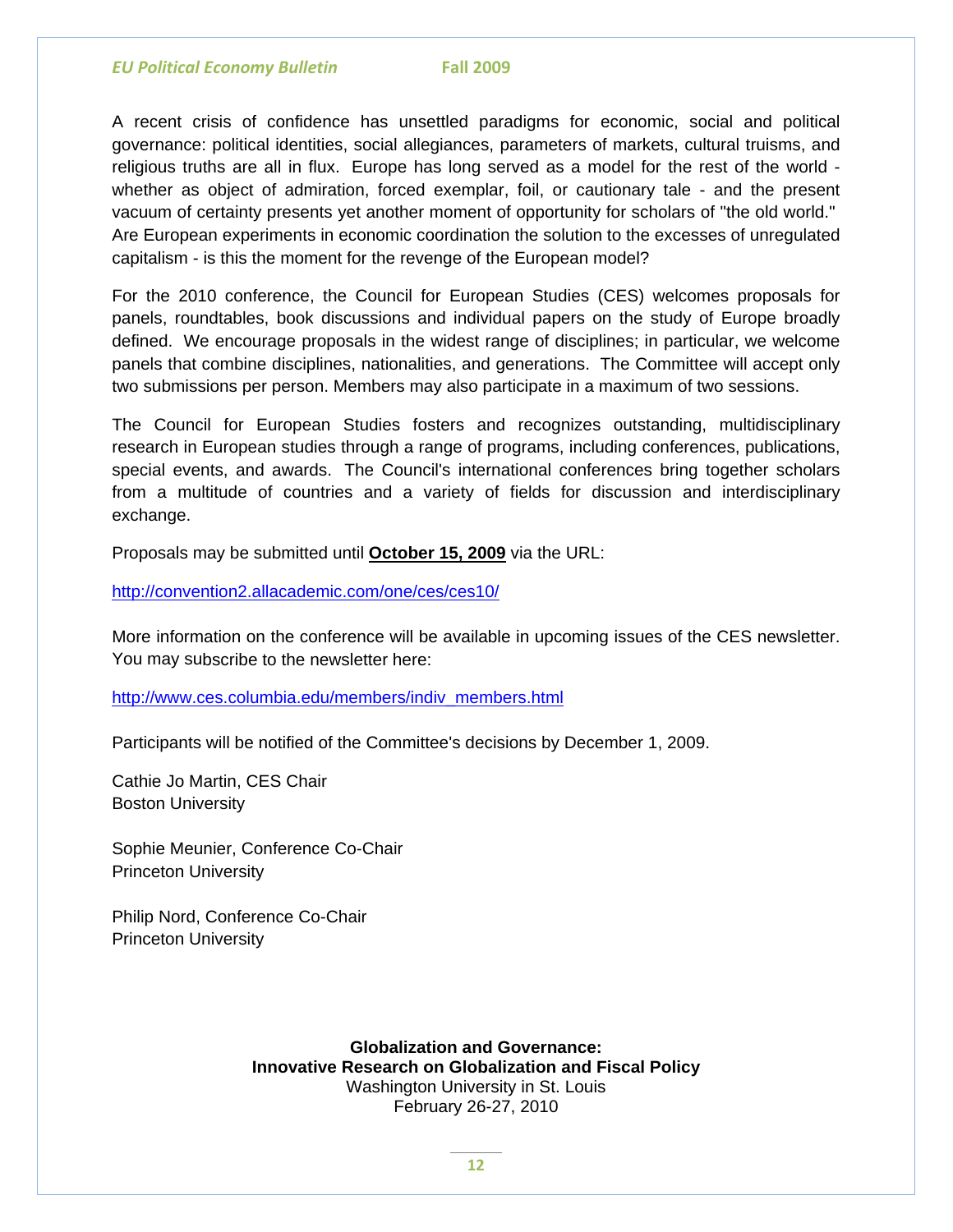Washington University in St. Louis is hosting an interdisciplinary conference on February 26-27, 2010 on the topic of Globalization and Governance. The goal of this conference is to bring together scholars exploring innovative theoretical and empirical contributions on the relationship between economic globalization and fiscal policy. We encourage contributions with new theoretical insights or innovative empirical analyses (e.g. subnational data analysis, experiments). Six to eight papers will be selected based on the significance and originality of the research, and the fit with other papers selected.

 We ask all interested authors to submit a one-page abstract to Nathan Jensen at [njensen@wustl.edu](mailto:njensen@wustl.edu) by **October 15, 2009**. The Weidenbaum Center at Washington University will cover all travel and lodging expenses for the presenters.

Nathan Jensen Associate Professor Department of Political Science Washington University in St. Louis St. Louis, MO 63130 Email: njensen@wustl.edu WWW:<http://nathanjensen.wustl.edu/>

## **ecpr Standing Group on the European Union Fifth Pan-European Conference on EU Politics** Porto, Portugal (24 to 26 June 2010)

hosted by the Faculty of Economics at the University of Oporto and the University Fernando Pessoa

<http://www.jhubc.it/ecpr-porto/>

The ECPR Standing Group on the European Union is organizing its Fifth Pan-European Conference. It will be hosted by the Faculty of Economics of the University of Oporto and the University Fernando Pessoa, in Porto, Portugal, from 24 to 26 June 2010. The Standing Group's Pan-European Conference is the largest academic conference on the European Union in Europe and brings together scholars working on the European Union from all over the world.

The conference program is divided into twelve sections under the co-chairmanship of Anand Menon from University of Birmingham and Hussein Kassim from University of East Anglia. The sections and section chairs are as follows: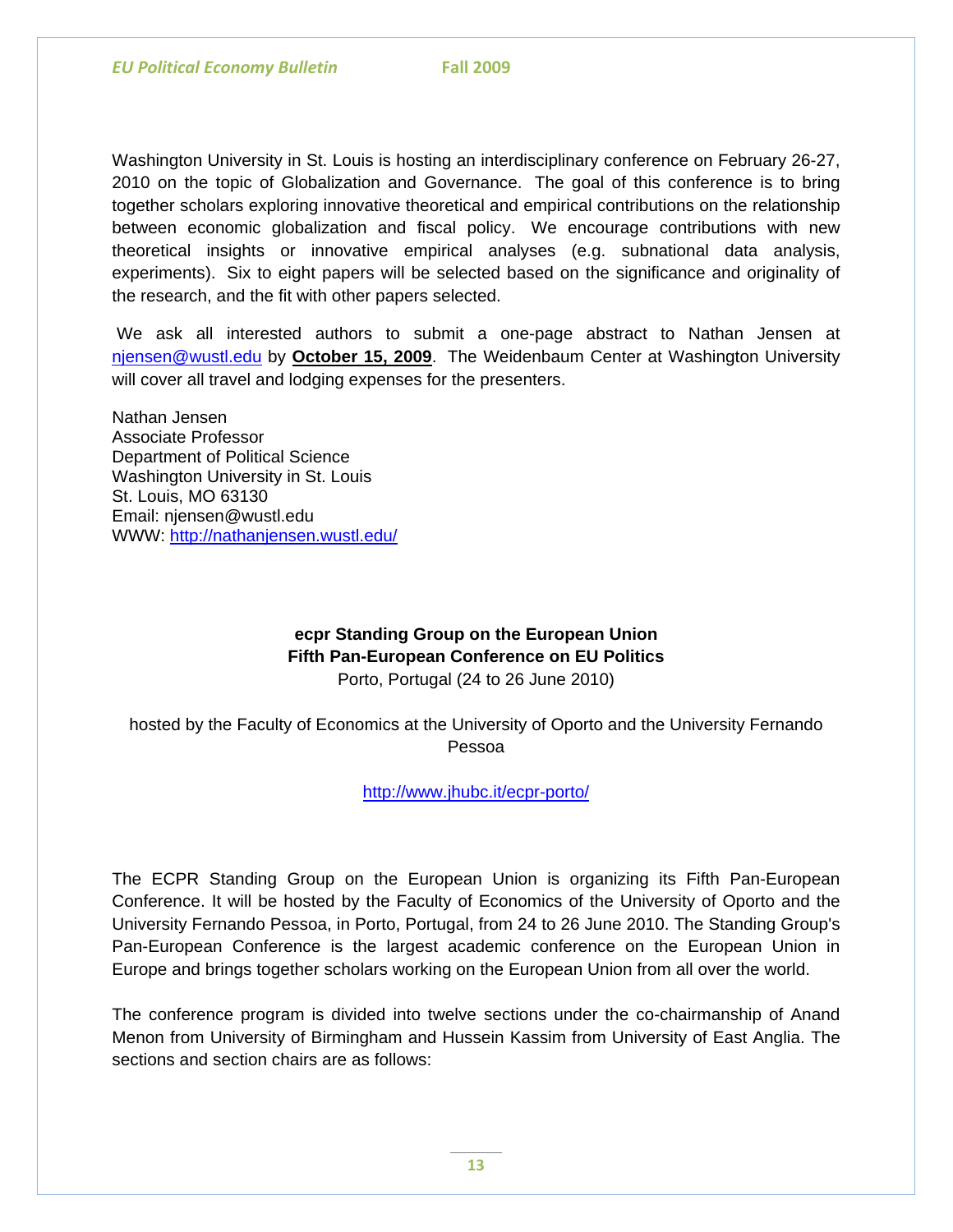• Theories of European Integration chaired by Mark Pollack of Temple University. This section covers the study of European integration with particular emphasis on theory development.

• EU Institutions chaired by Andreas Maurer, German Institute for International and Security Affairs. This section covers the study of European institutions and decision making.

• The EU and the Member States, chaired by Paolo Graziano, Bocconi University. This section looks at EU-member state interaction, including not only debates about Europeanization, but how member states attempt to influence developments at EU level.

• Public Opinion, Party Politics and Interest Intermediation chaired by Sarah Binzer Hobolt at Oxford University. This section covers all aspects related to European public opinion, elections and participation in EU level policies.

• Economic and Social Policies chaired by Nicolas Jabko, CERI, Sciences Po., Paris. This section covers the study of European Union socio-economic policies.

• Environmental Governance and Climate Change chaired by Annette Bongardt, Instituto Nacional de Administração. This section covers environmental policy, including its interaction with other policy areas.

• EU Law and Politics chaired by Susanne Schmidt, University of Bremen. This section covers the study of the European Union with particular emphasis on the interactions between politics, policy, and law.

• Gender and Diversity chaired by Roberta Guerrina, University of Surrey. This section covers the study of European integration with a particular emphasis on issues of gender, identity and diversity.

• The European Union as a Global Actor chaired by Frédéric Merand, University of Montréal. This section covers all aspects related to external economic and political relations.

• Enlargement and the European Neighborhood chaired by Yannis Stivachtis, Virginia Tech. This section covers all aspects related to the politics and economics of EU enlargement.

• Immigration, Migration and Asylum chaired by Christian Joppke at the American University of Paris. This section covers all aspects related to the politics of immigration and migration in Europe, including asylum policy.

• The EU: Challenge, Crisis and Reform chaired by Dan Kelemen, Rutgers University. This section looks at the external and internal challenges confronted by the EU, and how it has responded. It assesses EU efforts at reform and considers what further changes are necessary.

The program chair will accept proposals for BOTH individual papers and whole panels (including a maximum of four papers). Proposals should be made on-line using the conference website:<http://www.jhubc.it/ecpr-porto/>